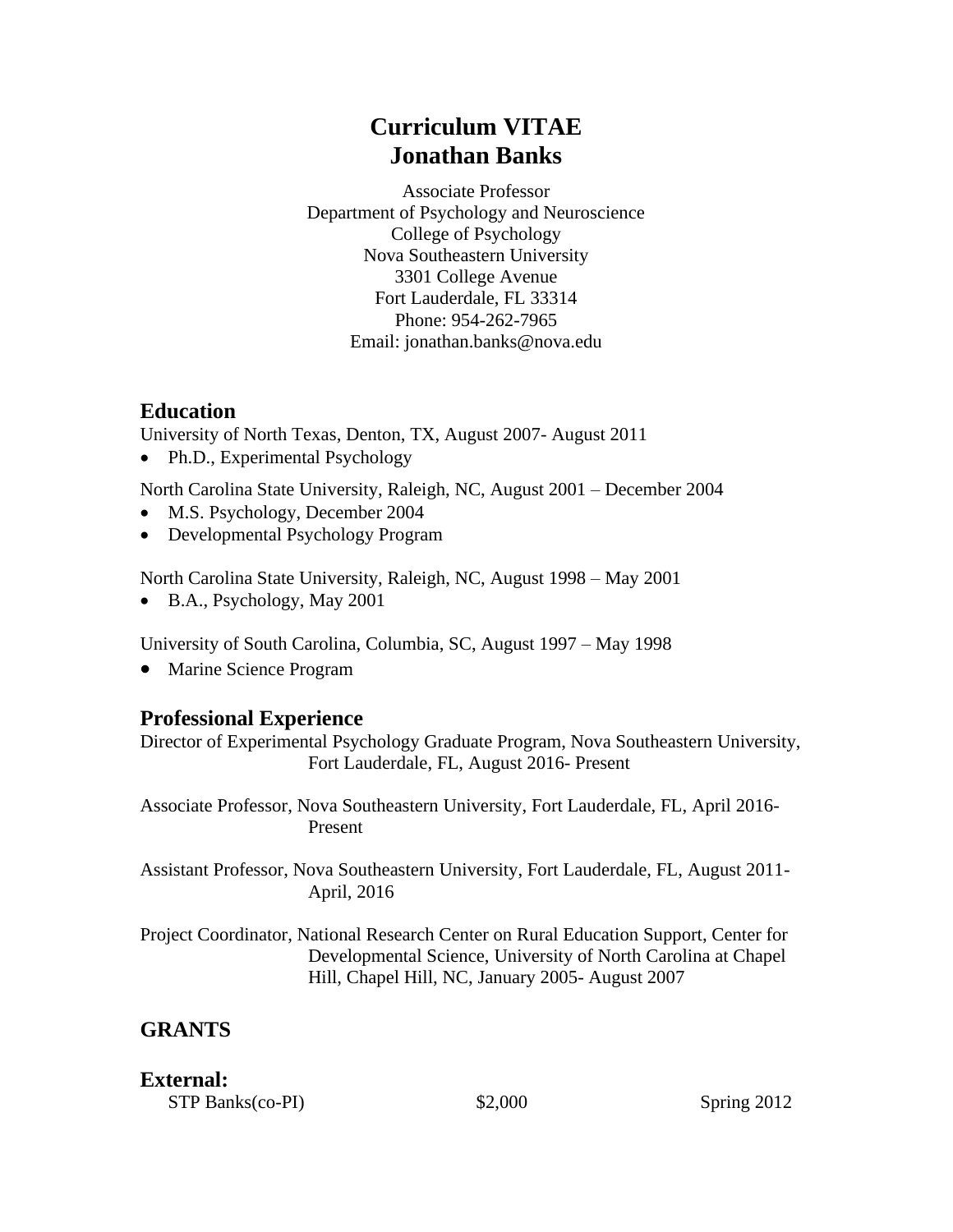STP Faculty Development Small Grant, The Society for the Teaching of Psychology, Research initiative in psychology for high school students: a first-year pilot program. Role: co-PI

#### **Internal:**

PFRDG 335450 Banks (PI) \$9,952 6/17-5/18 President's Faculty Research and Development Grant, Nova Southeastern University Why does the mind wander? An investigation into predictors of mind wandering. Role: PI

PFRDG 335376 Banks (PI) \$9,952 6/14-5/15 President's Faculty Research and Development Grant, Nova Southeastern University Can mindfulness meditation prevent stress induced cognitive impairments? Role: PI

PFRDG 335896 Banks (PI)  $$9,952$  6/12-5/14 President's Faculty Research and Development Grant, Nova Southeastern University Examining the mechanisms involved in stress induced working memory impairments Role: PI

Dean's Mini-Grant Banks (PI) \$1,500 10/11-8/12 Farquhar College of Arts and Sciences, Nova Southeastern University Can Working Memory Predict Susceptibility to Inattentional Blindness? Role: PI

#### **Submitted grants:**

NSF Perception Action and Cognition Banks (PI) Submitted 1/2021 Identifying the Role of Mind Wandering in Stress Related Changes in Executive Attention and Inflammation Role: Principal Investigator

NIH R15 Banks (Co-Investigator) Submitted 02/2015 An Integrative Analysis of Chronic Sleep Restriction's Effect on Cancer Risk Role: Co-Investigator

NIH R21 Banks (Senior Personnel) Submitted 10/2012 A Novel Approach to Test Multisensory Emotion Processing after Sleep Loss. Role: Senior Personnel

### **Teaching Experience**

Undergraduate

- Introduction to Psychology,
	- o Nova Southeastern University
	- o University of North Texas
- Introduction to Quantitative Psychology, Nova Southeastern University
- Cognitive Processes, Nova Southeastern University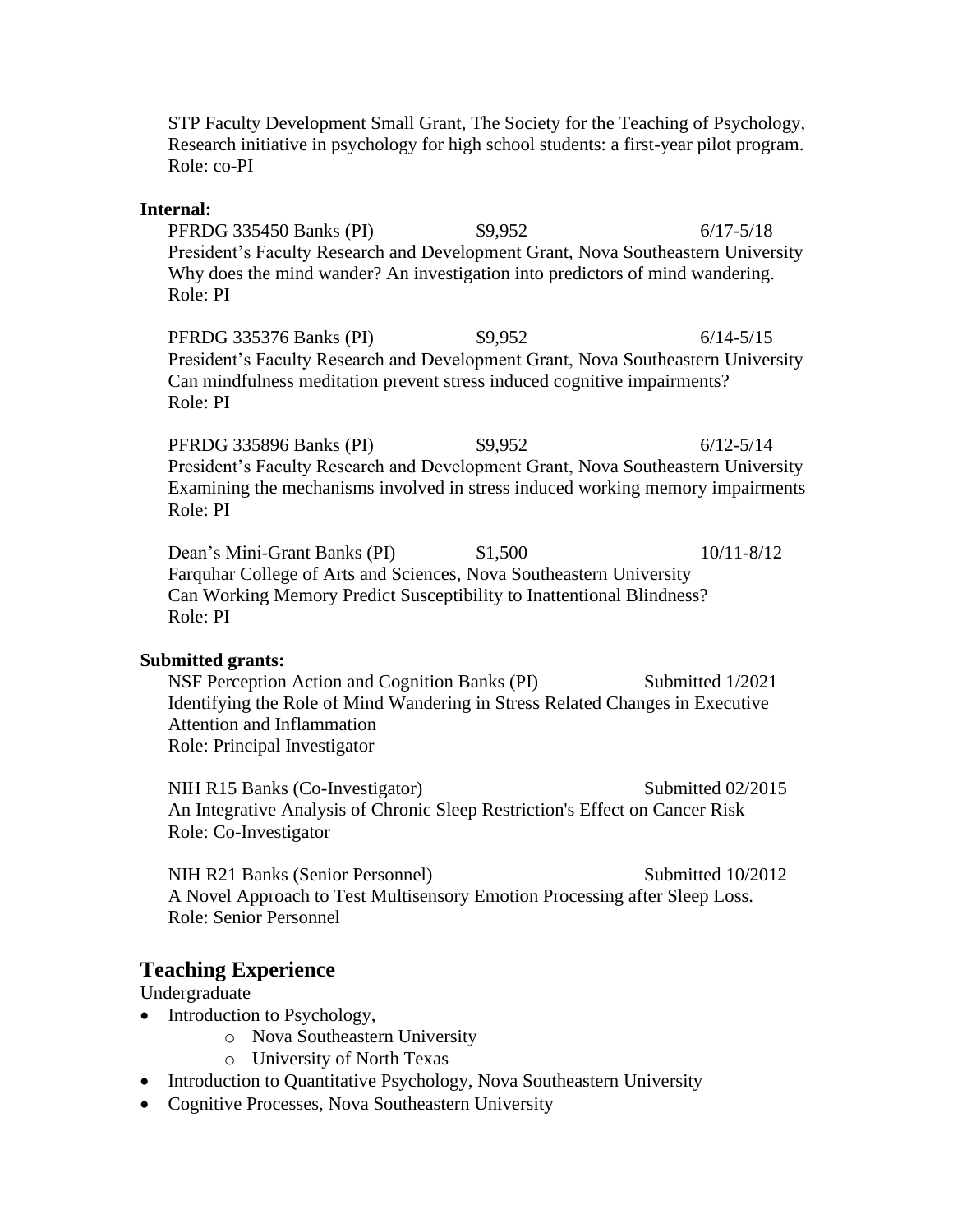- Social Psychology, Nova Southeastern University
- Experimental Methods, University of North Texas
- Experimental Methods Laboratory, University of North Texas

Graduate

- Psychological Quantitative Data Analysis I, Nova Southeastern University
- Psychological Quantitative Data Analysis II, Nova Southeastern University
- Cognitive/Affective Bases of Behavior, Nova Southeastern University
- History and Systems in Experimental Psychology, Nova Southeastern University
- Grant Writing and Getting Published, Nova Southeastern University

### **Publications and Presentations**

\*Indicates graduate student author

\*\* Indicates undergraduate student author

**Papers** 

- Banks, J.B. & Welhaf, M. S. (2021). Individual Differences in Dimensions of Mind Wandering: The Mediating Role of Emotional Valence and Intentionality. *Psychological Research.*
- Banks, J.B., Antonio, J., Holtzman, A. S.\*, Marang, M., Weber, C.\*\*, Alverez-Beaton, A.\*\*, Patel, A.\*\* & Tartar, J. T. (2021) Creatine and Cognitive Functioning: What is the role of Exercise Frequency? *Journal of the Society for Neurosports. NeuroSports: Vol. 1 , Article 9.*
- Tartar, J. L., Hiffernan, F. S., Freitas, K. E., Fins, A. I., & **Banks, J. B**. (2021). A functional adenosine deaminase polymorphism associates with evening melatonin levels and sleep quality. *Journal of Circadian Rhythms, 19(1):5, 1-10.*
- Tartar, J. L., Serrano, J. M.\*, Thompson, K.\*, Thomas, J. D.\*, & **Banks, J. B**. (2020). Sex Matters: Anxiety and Aggression Predict Cortisol Responsivity in Men but not Women. *Neuroendocrinology Letters. 41(7)*, 101-108.
- Boals, A., & **Banks, J.B**. (2020). Stress and cognitive functioning during a pandemic: Thoughts from stress researchers. *Psychological Trauma: Theory, Research, Practice, and Policy,12(S1)*, S225-S257.
- Garcia, J. R., Manimaleth, R., Czartoryski, P., Napolitano, P., Watters, H., Weber, C.\*\*, Alvarez-Beaton, A.\*\*, Nieto, A. C.\*, Patel, A.\*\*, Peacock, C., **Banks, J. B**., Tartar, J., & Antonio, J. (2020). A comparative study of body composition assessment techniques: DXA and InBody 270. *Journal of Exercise and Nutrition, 3(3)*, 10.
- Goller, H. G., **Banks, J.B**., & Meier, M. (2020). An individual differences investigation of the relations among life event stress, working memory capacity, and mind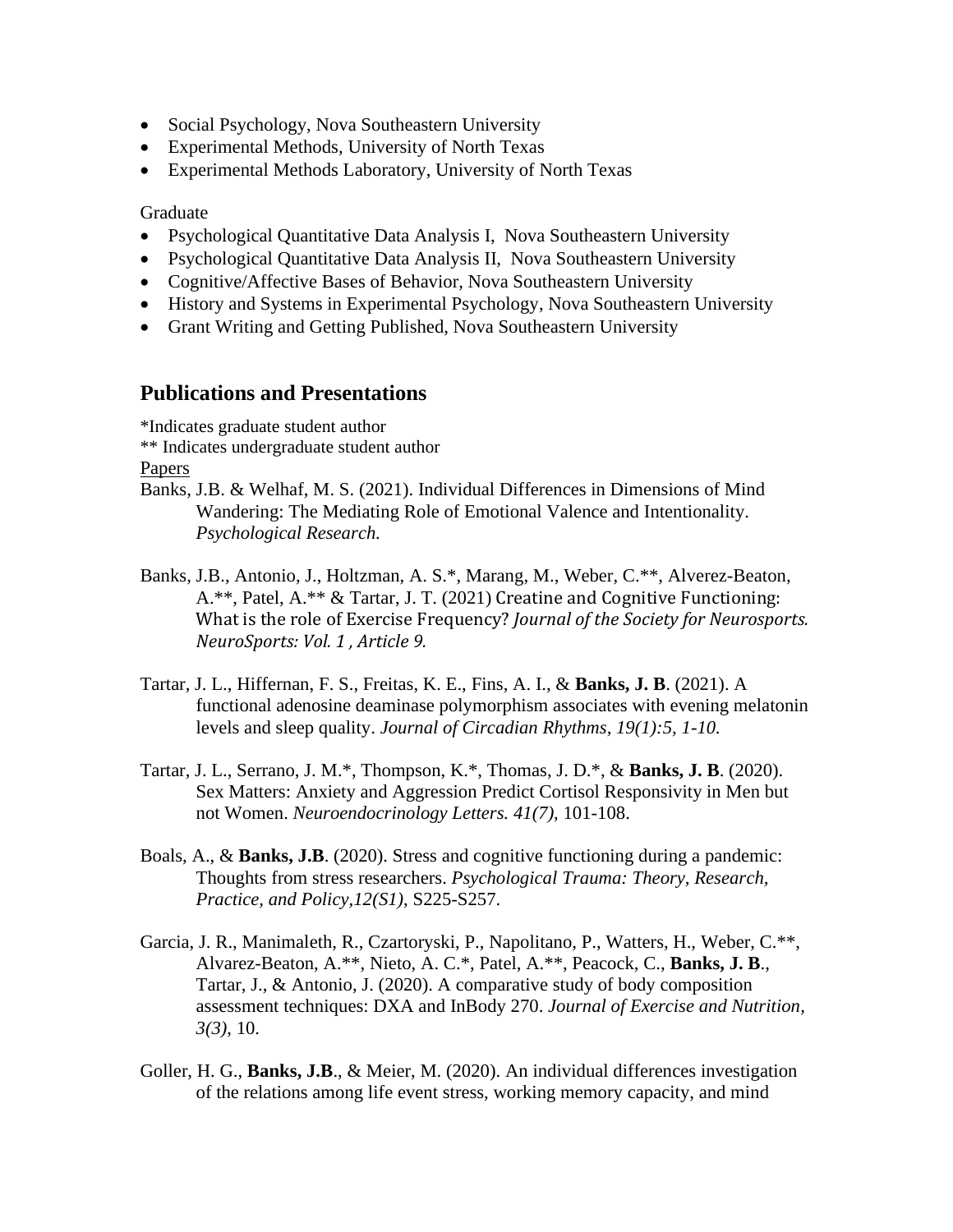wandering: A preregistered replication-extension study. *Memory & Cognition, 48,*  759-771.

- **Banks, J. B.,** Jha, A. P., Hood., A. V. B.\*, Goller, H. G.\*\*, & Craig, L. L.\*\* (2019). Reducing the TUTs that hurt: The impact of a brief mindfulness induction on emotionally valenced mind wandering. *Journal of Cognitive Psychology,* 31:8, 785-799.
- Serrano, J., **Banks, J. B.,** Fagan, T. J., Tartar, J. L. (2019). The influence of Val158Met COMT on physiological stress responsivity. *Stress*, 22(2):276-279.
- **Banks, J. B.,** McCoy, C.\*\*, & Trzcinski, C. (2018). The impact of a brief canine interaction on college students. *Human Animal Interaction Bulletin, 6(1),*1-13*.*
- **Banks, J. B.**, Welhaf, M. S. \*, Hood, A. V. B.\*, Boals, A.., & Tartar, J. L. (2016). Examining the role of emotional valence of mind wandering: All mind wandering is not equal. *Consciousness and Cognition, 43,* 167-176.
- **Banks, J. B.,** & Boals, A. (2016). Don't think about it: Understanding the role of mind wandering in stress related working memory impairments. *Cognition and Emotion,31 (5),* 1023-1030. DOI:10.1080/02699931.2016.1179174
- Ebersole, C. R., Atherton, O. E., Belanger, A. L., Skulborstad, H. M., Allen, J. M., **Banks, J. B**., Baranski, E., Bernstein, M. J., Bonfiglio, D. B. V., Boucher, L., Brown, E. R., Budiman, N. I., Cairo, A. H., Capaldi, C. A., Chartier, C. R., Cicero, D. C., Chung, J. M., Coleman, J. A., Conway, J. G., Davis, W. E., Devos, T., Fletcher, M. M., Grahe, J. E., German, K., Hicks, J. A., Hermann, A. D., Honeycutt, N., Humphrey, B., Janus, B., Johnson, D. J., Joy-Gaba, J. A., Juzeler, H., Keres, A., Kinney, D., Kirshenbaum, J., Klein, R. A., Lucas, R. E., Lustgraaf, C. J. N., Martin, D., Menon, M., Metzger, M., Moloney, J. M., Morse, P. J., Prislin, R., Razza, T., Re, D. E., Rule, N. O., Sacco, D. F., Sauerberger, K., Shrider, E., Shultz, M., Siemsen, C., Sobocko, K., Summerville, A., Sternglanz, R. W., Tskhay, K. O., Vaughn, L. A., van Allen, Z., Walker, R. J., Weinberg, A., Wilson, J. P., Wirth, J. H., Wortman, J., & Nosek, B. A. (2016). Many Labs 3: Evaluating participant pool quality across the academic semester via replication. *Journal of Experimental Social Psychology*, *67*, 68-82.
- **Banks, J., B.**, Tartar, J. L., & Tamayo, B. A.\* (2015). Examining factors involved in stress related working memory impairments: Independent or conditional effects? *Emotion, 15(6)*, 827-836.
- Gobin, C. M.\*, **Banks, J. B**., Fins, A. I., & Tartar, J. L. (2015). Poor sleep quality is associated with increased negativity bias and decreased sustained attention. *Journal of Sleep Research, 24,* 535-542.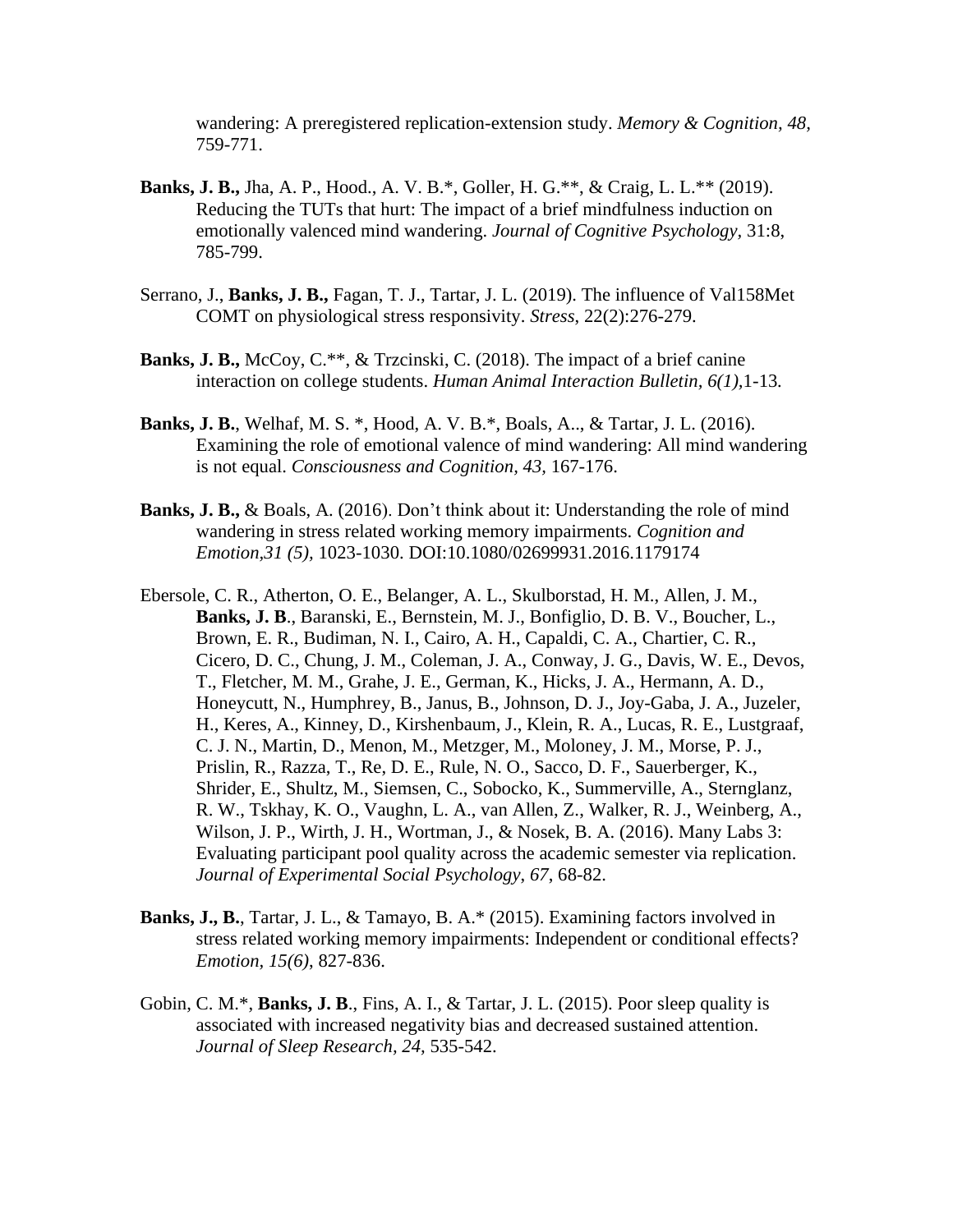- Alomari, R.A\*. Fernandez, M., **Banks, J.B.,** Acosta, J.\* & Tartar, J.L. (2015). Acute stress dysregulates the LPP ERP response to emotional pictures and impairs sustained attention: Time-sensitive effects. *Brain Sciences, 5, 201-219.*
- Benny, B.\*, **& Banks, J.B.** (2015) Under pressure: An examination of the predictors of choking. *Journal of Individual Differences, 36 (2)*, 93-100.
- **Banks, J. B.**, Welhaf, M. S.\*, & Srour, A.\* (2015). The protective effects of brief mindfulness meditation training. *Consciousness and Cognition, 33,* 277-285.
- Boals, A., Hayslip, B., & **Banks, J.B.** (2014). Age differences in autobiographical memories of negative events. *International Journal of Aging and Human Development, 78(1)*, 47-65.
- **Banks, J. B.,** Tartar, J. L., & Welhaf, M.\*\* (2014). Where's the Impairment: An Examination of Factors that Impact Sustained Attention Following a Stressor. *Cognition and Emotion, 28,* 856-866. DOI: 10.1080/02699931.2013.857643
- Rodriguez, C., Ruggero, C. J., Callahan, J. L., Kilmer, J. N., Boals, A., & **Banks, J. B.** (2013). Does Risk for Bipolar Disorder Heighten the Disconnect between Objective and Subjective Appraisals of Cognition? *Journal of Affective Disorders, 148*, 400-405.
- Boals, A. & **Banks, J. B**. (2012). Effects of traumatic stress and perceived stress on everyday cognitive functioning. *Cognition and Emotion,* 26, 1335-1343.
- Viena, T. D.\*, **Banks, J. B.**, Barbu, I. M.**\***, Schulman, A. H., Tartar, J. L. (2012). Differential effects of mild chronic stress on cortisol and SIgA response to an acute stressor. *Biological Psychology, 91*, 307-311.
- Boals, A., **Banks, J. B**., & Hayslip, B. (2012). A self-administered mild form of exposure therapy of older adults. *Aging and Mental Health, 16,* 154-161.
- Boals, A., Hayslip Jr. B., Knowles, L., & **Banks, J. B**. (2012). Perceiving a negative event as central to one's identity partially mediates age differences in PTSD symptoms. *Journal of Aging and Health, 24*, 459-474.
- Boals, A., vanDellen, M. R., & **Banks, J. B**. (2011). The relationship between selfcontrol and mental and physical health: The mediating effects of avoidant coping. *Psychology and Health, 26,* 1049-1062.
- Morgan, H. \*\*, **Banks, J.B**., & Boals, A. (2011). Social anxiety and word use: How environments can influence words. *Journal of Young Investigators, 21,* 71-83.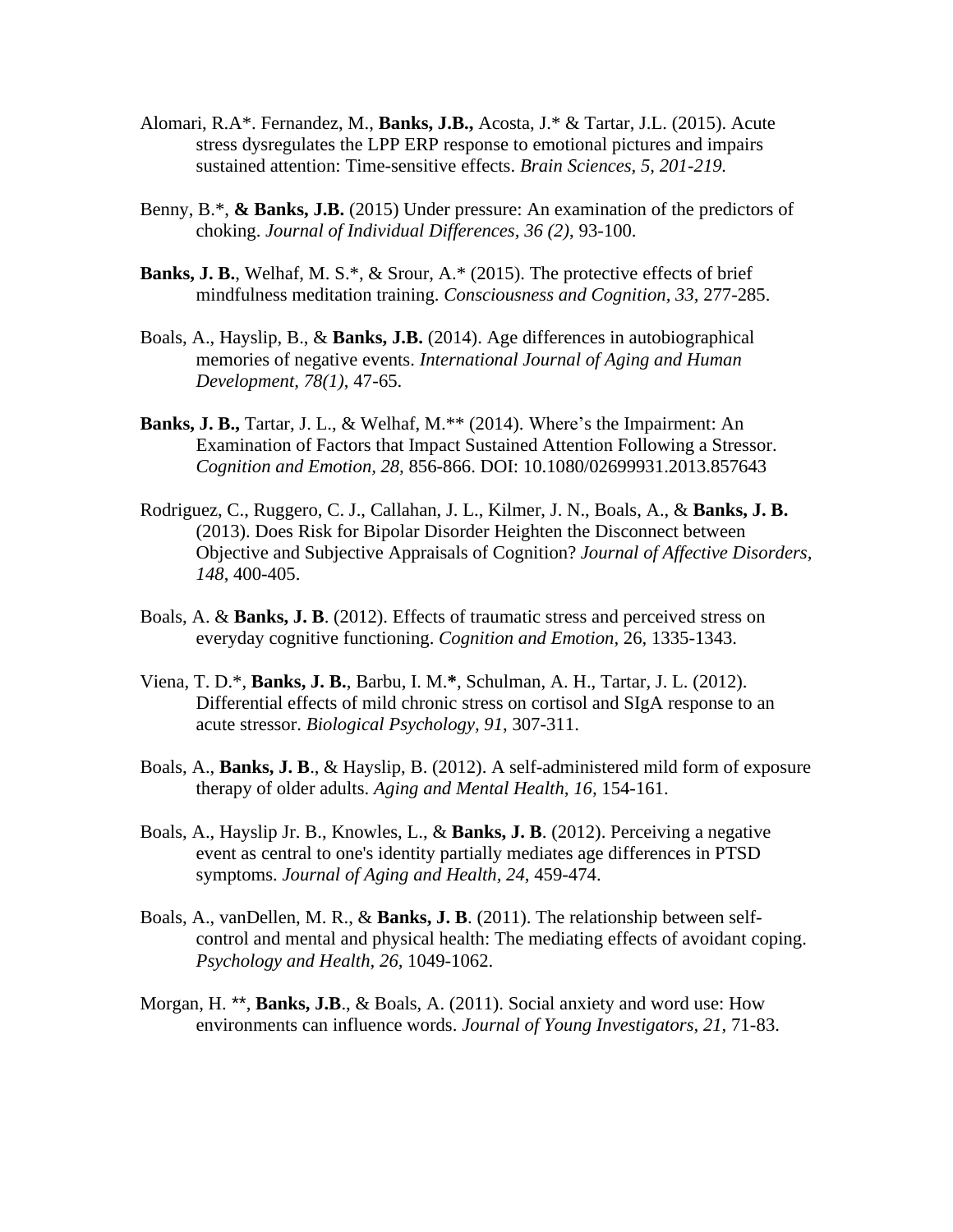- Boals, A., **Banks, J. B**., Schuettler, D., & Hathaway, L. M. (2011). Coping with Stressful Events: Use of Cognitive Words in Stressful Narratives and the Meaning-Making Process. *Journal of Social and Clinical Psychology, 30,* 378-403.
- Hathaway, L.M., Boals, A., & **Banks, J.B**. (2010). PTSD symptoms and dominant emotional response to a stressful event: An examination of DSM-IV criterion A2. *Anxiety, Stress, and Coping*, *23*, 119-126.
- Hannum, W. H., Irvin, M. J., **Banks, J. B**., & Farmer, T. W. (2009). Distance education use in rural schools. *Journal of Research in Rural Education, 24*(3), 1-15.
- Farmer, T. W., Leung, M-C, **Banks, J. B.**, Schaefer, V., Andrews, B., & Murray, R. A. (2006). Adequate yearly progress in small rural schools and rural low-income schools. *The Rural Educator*, Summer 2006, 1-7.
- Baker-Ward, L., Eaton, K., & **Banks, J. B.** (2005). Young soccer players' reports of a tournament win or loss: Different emotions, different narratives. *Journal of Cognition and Development*, 6, 507-527.

#### Book Chapters

- Leclerc, C.M., & Banks, J. B. (2011). When things don't do to plan: Shifting areas, programs, or schools. In P. J. Giordano, S. F. Davis, & C. A. Licht (Eds.). *Your Graduate Training in Psychology: Suggestions for Success* (pp. 41-52). Thousand Oaks, CA: Sage Publications.
- Boals, A., Kraha, A., **Banks, J. B.**, & Schuettler, D. (2010). Defining traumatic events: An examination of the A criteria. In S. J. Egan (Ed.), *Post-Traumatic Stress Disorder (PTSD): Causes, Symptoms and Treatment* (pp.177-188)*.* New York: Nova Science Publishers, Inc.

Submitted Manuscripts

Banks, J.B., Mallick, A., Nieto, A., Zanesco, A., & Jha, A. (submitted) The role of affective interference and mnemonic load in the dynamic adjustment in working memory. *Memory and Cognition.*

Revise and Resubmit Manuscripts

- **Banks, J.B.,** Welhaf, M. S.\*, Hood, A. V. B.\*, & Goller, H. G.\*\* (Revise and resubmit decision). Does task demand alter emotionally valenced mind wandering?
- Fernandez, M., **Banks, J. B.,** Gestido, S., & Morales, M. (Revise and resubmit decision). Bilingualism and the executive functioning trade-off: A latent variable examination. *Journal of Experimental Psychology: Learning, Memory, and Cognition.*

#### Manuscripts in preparation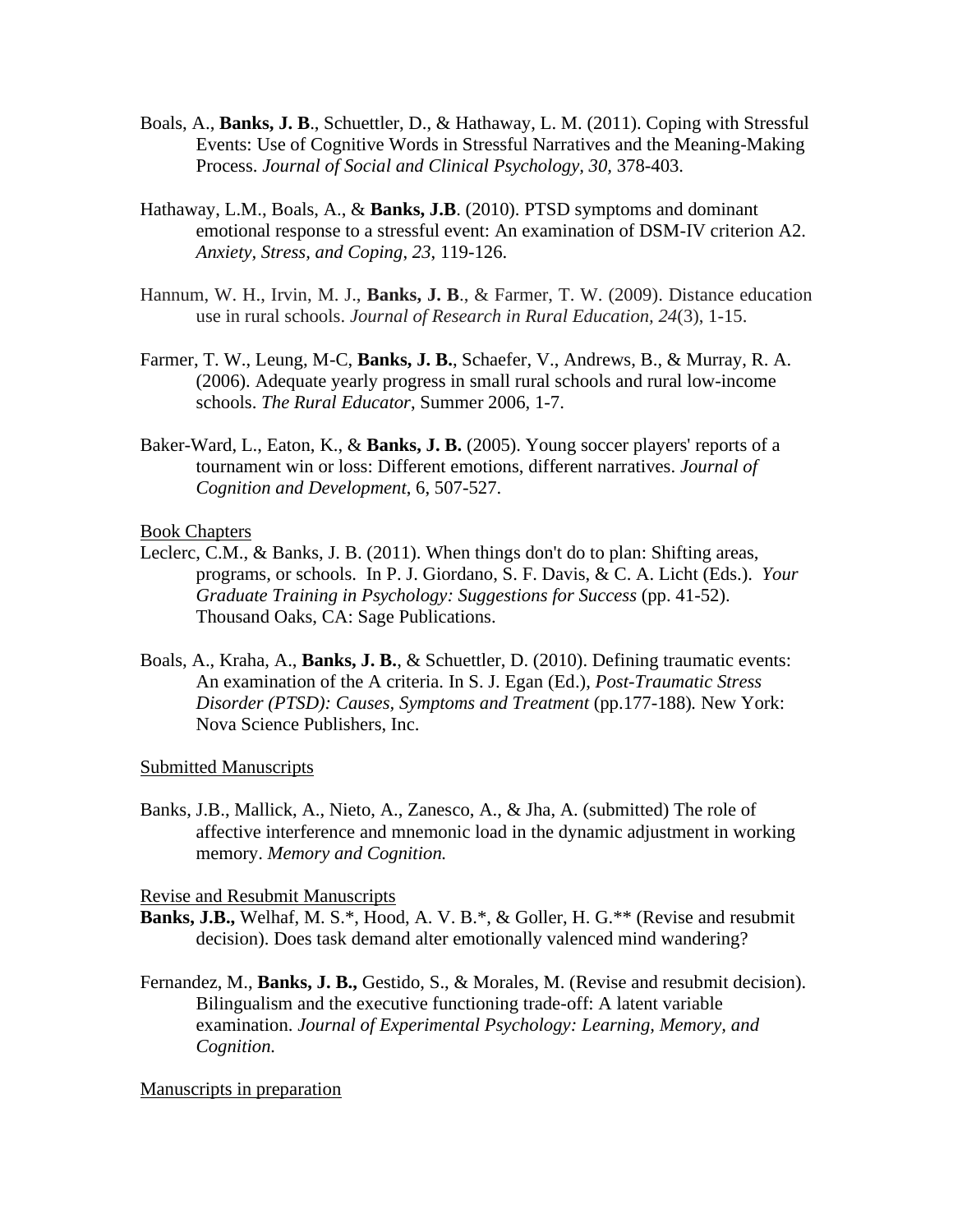- **Banks, J.B.,** Welhaf, M. S., Hood, A. V. B., & Boals, A (In Prep). Does mindfulness predict stress, mind wandering, or self-reported cognitive functioning?
- **Banks, J. B.**, Brancaleone, P. J.\*, & Holtzman, A. S.\* (In Prep) Mind wandering in the laboratory and daily life: The role of emotional valence and intentionality dimensions. *Journal of Experimental Psychology: Learning, Memory, and Cognition.*

#### Presentations

- Mallick, A.\*, Nieto, A.\*, Parisi, A.\*, Witkin, J. E., Jha, A. P., & **Banks, J. B.** (November, 2020). *Individual differences in the dynamic upregulation of cognitive control.* Poster presented at the Annual Meeting of the Psychonomic Society.
- Welhaf, M. S., Hood, A. V. B., Hutchison, K. A., **Banks, J. B.,** Boals, A. (November, 2020). Mindfulness, anxiety, mind wandering, and self-reported cognitive functioning: A latent variable examination. Poster presented at the Annual Meeting of the Psychonomic Society.
- Weber, C.\*\*, Alverez-Beaton, A.\*\*, Patel, A.\*\*, Napolitano, P., Watters, H., Garcia, J., Manimaleth, R., Antonio, J., & **Banks, J. B.** (September, 2020). *Impact of creatine on cognitive functioning: Does exercise frequency matter?* Poster presented at the Annual Meeting of the International Society of Sports Nutrition, Daytona Beach, FL.
- Napolitano, P., Watters, H., **Banks, J. B.,** Manimaleth, R., Tartar, J. L., Garcia, J., Czartoryski, P., Weaver, C., Jiannine, L., Peacock, C., Alvarez-Beaton, A.\*\*, Nieto, A. C.\*, Weber, C. \*\*, Patel, A.\*\*, & Antonio, J. (September, 2020). *Does creatine supplementation alter total body water?* Poster presented at the Annual Meeting of the International Society of Sports Nutrition, Daytona Beach, FL.
- Nieto, A. C.\*, Welhaf, M. S., Mallick, A.\*, & **Banks, J. B.** (November, 2019). *Attention restraint, working memory capacity, and mind wandering: Do emotional valence or intentionality matter?* Poster presented at the Annual Meeting of the Psychonomic Society, Montreal, Quebec, Canada.
- Garcia, J., Weber, C \*\*, Alvarez-Beaton, A.\*\*, Patel, A.\*\*\*, Nieto, A.\*, Napolito, P, Watters, H., Manimaleth, R., **Banks, J. B., &** Antonio, J. (November, 2019). *Creatine and Cognitive Functioning: Part 1 Body Composition.* Poster presented at the Annual Society for NeuroSports Conference, Deerfield Beach, FL.
- Weber, C \*\*, Alvarez-Beaton, A.\*\*, Patel, A.\*\*\*, Nieto, A.\*, Napolito, P, Watters, H., Garcia, J., Manimaleth, R., Antonio, J., & **Banks, J. B.** (November, 2019). *Creatine and Cognitive Functioning: Part 2*. Poster presented at the Annual Society for NeuroSports Conference, Deerfield Beach, FL.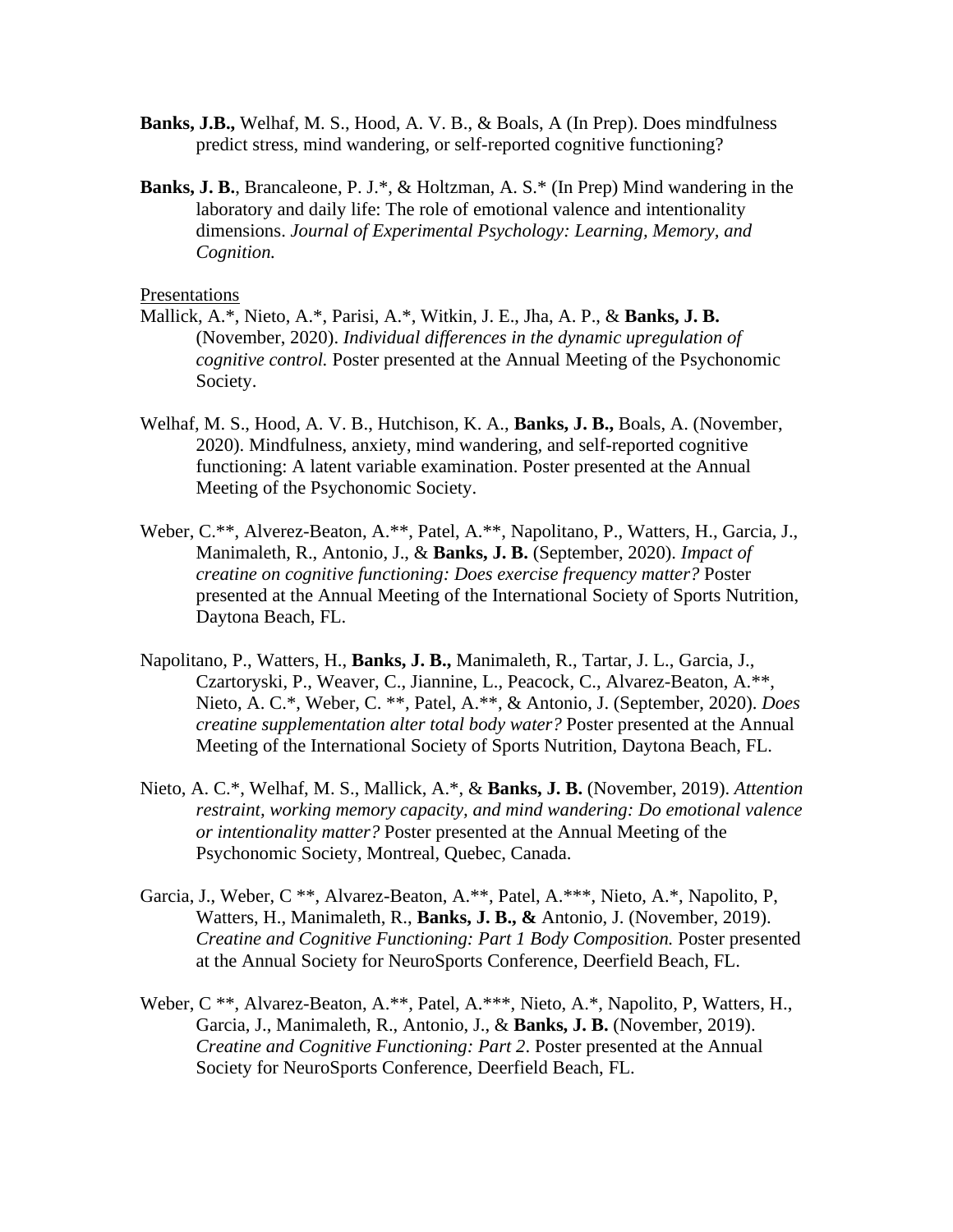- Suarez, S. A.\*\*, Poulsen, M.\*\*, Nieto, A. C.\*, **Banks, J. B.** (November, 2019). *The Mindful Athlete: How mindfulness may improve athletic performance*. Poster presented at the Annual Society for NeuroSports Conference, Deerfield Beach, FL.
- Blanar, C., **Banks, J. B.,** & Gering, E. (November, 2019). *Playing with a parasite: Is Toxoplasma gondii affecting athletes?* Poster presented at the Annual Society for NeuroSports Conference, Deerfield Beach, FL.
- Giovino. R.\*, Zacka, E. J.\*\*, & **Banks, J. B.** (August 2019). *Death related thoughts: A mortality salience study.* Poster presented at the American Psychological Association, Chicago, IL.
- Chitraacharige, C.\*\*, Weber, C. \*\*, Thompson, B.\*\*, Jetmore, D.\*\*, & **Banks, J.B**. (April, 2019). *Feral mind wandering: Exploring predictors of mind wandering in the lab and real world.* Poster presented at Life Sciences South Florida, Boca Raton, FL.
- Craig, L.\*\*, Goller, H. G.\*\*, Holtzman, A. S., Zacka, E.\*\*, Hood, A. V. B.\*, **Banks, J. B.** (November, 2018). *What the TUT? Examining the causes and consequences of emotionally valenced mind wandering*. Poster presented at the Annual Meeting of the Psychonomic Society, New Orleans, LA.
- Hood, A. V. B., **Banks, J. B.**, Hutchison, K. A. (November, 2018). *Working memory capacity and dissociations of emotional valence and intensity on subjective and objected reports of mind wandering.* Poster presented at the Annual Meeting of the Psychonomic Society, New Orleans, LA
- Holtzman, A. S.\*\*, Craig, L.\*\*, Zacka, E.\*\*, **Banks, J. B.**, (April, 2018). *Disengaging the wandering mind: Examining the role of emotional valence.* Poster presented at Life Sciences South Florida, Miami, FL.
- Hood, A. V. B.\*, Hickey, H. G.\*\*, Brancaleone, P. J.\*, **Banks, J. B.** (November, 2017). *Don't think about it: Examining the impact of thought suppression on emotionally valenced mind wandering.* Poster presented at the Annual Meeting of the Psychonomic Society, Vancouver, B.C..
- Craig, L.\*\*, Zacka, E.\*\*, Boltson, A.\*\*, & **Banks, J. B**. (April, 2017). *Changing your thoughts: The impact of a brief mindfulness training.* Poster presented at Life Sciences South Florida, Palm Beach Gardens, FL.
- Welhaf, M. S.\*, Hood, A. V. B.\*, & **Banks, J. B**. (November ,2016). *Narrowing the wandering mind: The impact of an affect manipulation on working memory task performance and number of mind wandering topics.* Poster presented at the Annual Meeting of the Psychonomic Society, Boston, MA.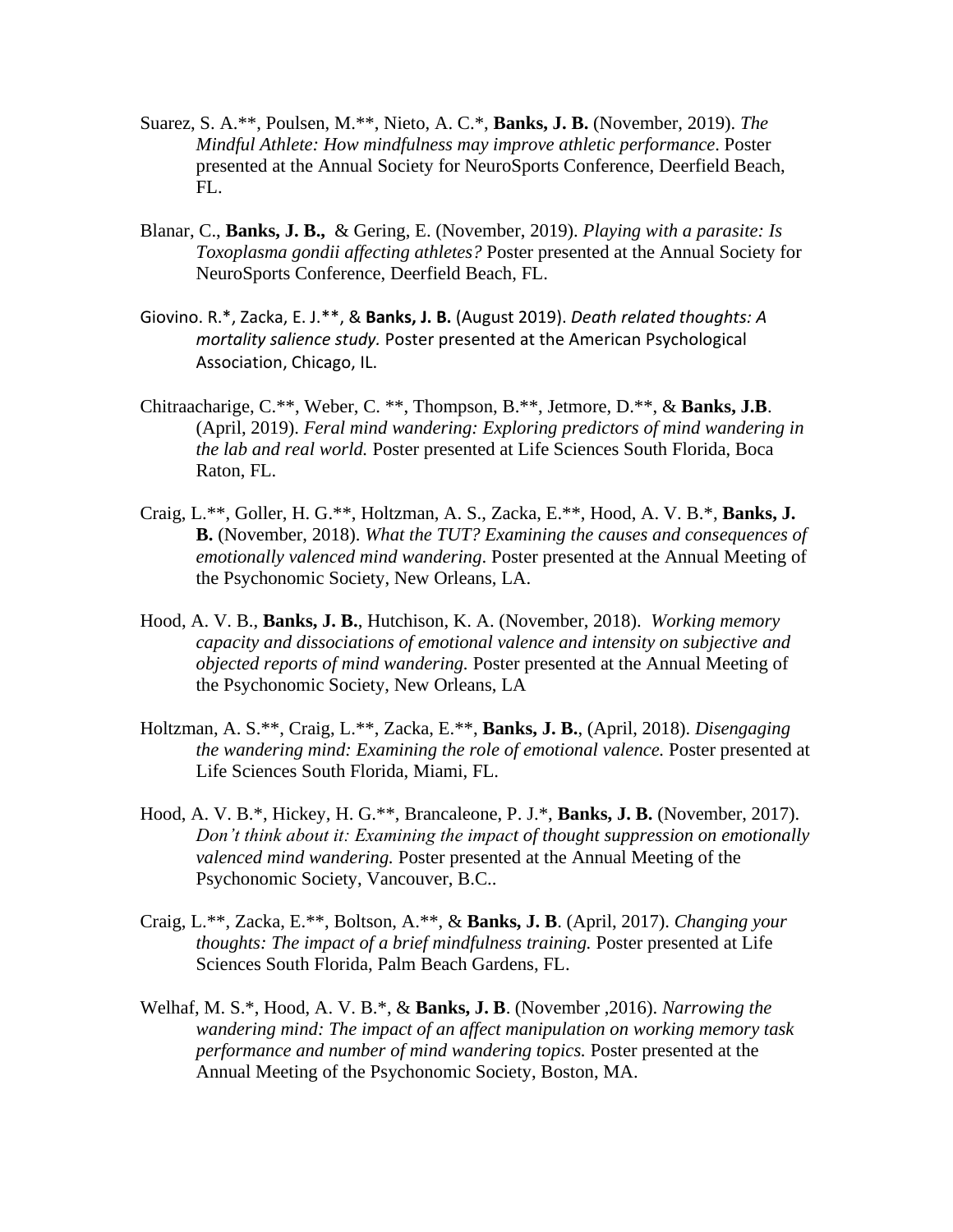- Welhaf, M. S.\*, Hood, A. V. B\*., **Banks, J. B**., & Boals, A (November, 2015). *A tale of three TUTs: The role of emotional valence in cognitive task performance.* Poster presented at the Psychonomic Society, Chicago, IL.
- **Banks, J. B.**, Welhaf, M. S.\*, & Srour, A.\* (November, 2014). *Brief mindfulness meditation training reduces stress-related working memory decrements*. Poster presented at the Psychonomic Society, Long Beach, CA.
- Gobin, C.\*, Fins, A. I., **Banks, J. B**., & Tartar, J. L. (November, 2013). *The effect of chronotype on stress response, sustained attention, and emotional memory.* Poster presented at the annual meeting of the Society for Neuroscience, San Diego, CA.
- Collins, W. M., **Banks, J. B**., & Berger, R.\*\* (November, 2013). *Individual differences in working memory capacity and eye witness identification*. Poster presented at the Psychonomic Society, Toronto, ON, Canada.
- Banks, A. J., Albert, J., Banks, C. H., & **Banks, J. B**. (April, 2013). *Does the type of personal response system have a correlation to your students' success?* Paper presented at the annual meeting of the American Chemical Society, New Orleans, LA.
- Albert, J. L., Banks, A., **Banks, J. B**., & Banks, C. (January, 2013). *Clickers versus cell phones: A comparison of student response systems and their effect on student achievement in a large lecture chemistry course*. Paper presented at the annual meeting of the Association of Science Teacher Education, Charleston, S.C.
- Tamayo, B.\*, Tartar, J. L., Alomari, R.\*, & **Banks, J. B**. (October, 2012). *Cortisol, alpha-amylase, and mind wandering: Possible mechanisms behind stress induced changes in attention.* Poster presented at the annual meeting of the Society for Advancement for Hispanics/Chicanos and Native Americans in Science, Seattle, W.A.
- Akhi, M. B.\*\*, **Banks, J. B.**, & Tartar, J. L. (October, 2012). *An EMG classroom demonstration of the effect of acute stress on muscle performance: A Brain Awareness Week project.* Poster presented at the annual meeting of the Society for Neuroscience, New Orleans, LA.
- Albert, J., Banks. A., & **Banks, J. B.** (2012, March) *A comparison of student response systems and their effect on student achievement in a large chemistry course*. Paper presented at the annual meeting of the Eastern Educational Research Association, Hilton Head, S.C.
- Belanger, A., L. \*\*, **Banks, J. B**., Mathews, N. \*\*, Brannick , R. \*\*, Considine, D. \*\*, & Boals, A. (2011, May). *Individuals differences in working memory capacity and stereotype threat*. Poster presented at the annual meeting of the Association for Psychological Science, Washington D.C.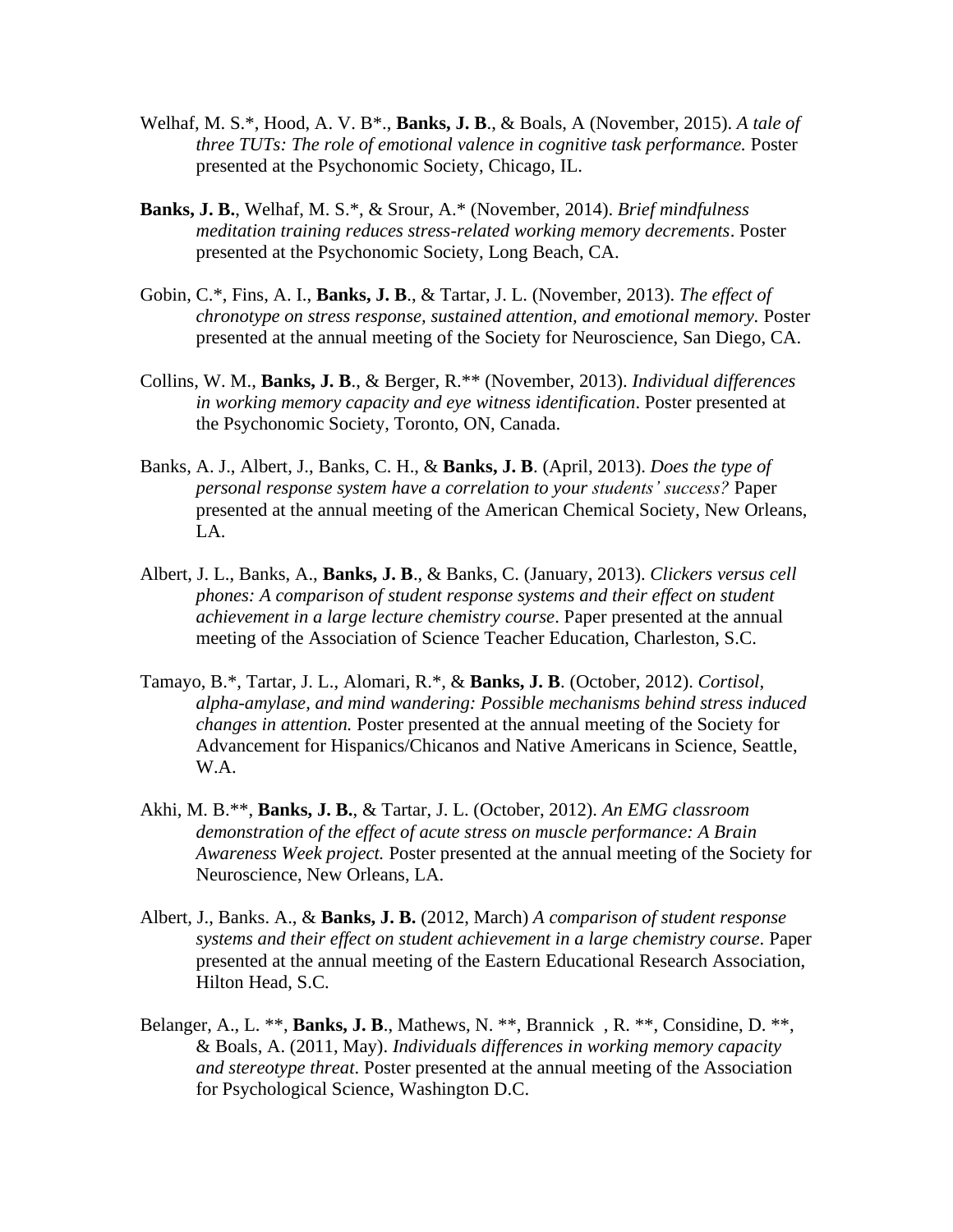- Morgan, H. C. \*\*, Connally, M. L. \*\*, Borchers, S. \*\*, **Banks, J. B.**, Rhoton, J. \*\*, Belanger, A. L. \*\*, Kraha, A., Boals, A. (2011, May). *Gender and social anxiety effects on word use.* Poster presented at the annual meeting of the Association for Psychological Science, Washington D.C.
- **Banks, J. B**., Belanger, A. \*\*, & Boals, A. (2010, October). *Cognitive predictors of inattentional and change blindness*. Poster presented at the annual meeting of The Southwest Cognition Conference (ARMADILLO), College Station, TX.
- **Banks, J. B.**, Morgan, H. \*\*, Kraha, A., Belanger, A. \*\*, Londoño, M. \*\*, Rhoton, J. \*\*, & Boals, A. (2010, May). *The Impact of Stress on Executive Functioning*. Poster presented at the annual convention of the American Psychological Society, Boston, MA.
- Hathaway, L. M., **Banks, J. B.**, Boals, A., & Cox, R. J. (2009, August). *PTSD symptoms and emotional response to traumatic events*. Poster presented at the annual convention of the American Psychological Association, Toronto, Canada.
- Steward, J. M., Schuettler, D., Boals, A., & **Banks, J. B.** (2009, May). *Effects of trauma intensity on post-traumatic growth: Depression, social support, and coping.* Poster presented at the annual convention of the American Psychological Society, San Francisco, CA.
- **Banks, J. B.**, Defee, J. \*\*, Dove, R. \*\*, Boals, A., & Gerber, M. \*\* (2008, May). *Use of cognitive words in emotional and non-guided descriptions of stressful events.* Poster presented at the annual convention of the American Psychological Society, Chicago, IL.
- Hannum, W., Farmer, T., **Banks, J. B.**, Irvin, M., Keane, J., & de la Varre, C. (2007, June). *Enhancing rural online learning*. Paper presented at IES Research Conference, Washington, DC.
- Hannum, W. H., **Banks, J. B.**, Barber, J., Farmer, T., Manturuk, K., Robertson, D., & Veal, W. (2006, April). *Analysis of distance education use in rural schools*. Paper presented at annual meeting of the American Educational Research Association, San Francisco, CA.
- Hannum, W. H., **Banks, J. B.**, Barber, J., Sylva, M., Talvitie-Siple, J. & Veal, W. (2005, November*). The status of distance education in rural schools.* Paper presented at the Research Symposium of the National Rural Education Association, Tucson, AZ.
- Kainz, K., **Banks, J. B.**, & Murray, A. (2005, November*). The current status of the work of the national research center on rural education support.* Paper presented at the National Rural Education Association Convention, Tucson, AZ.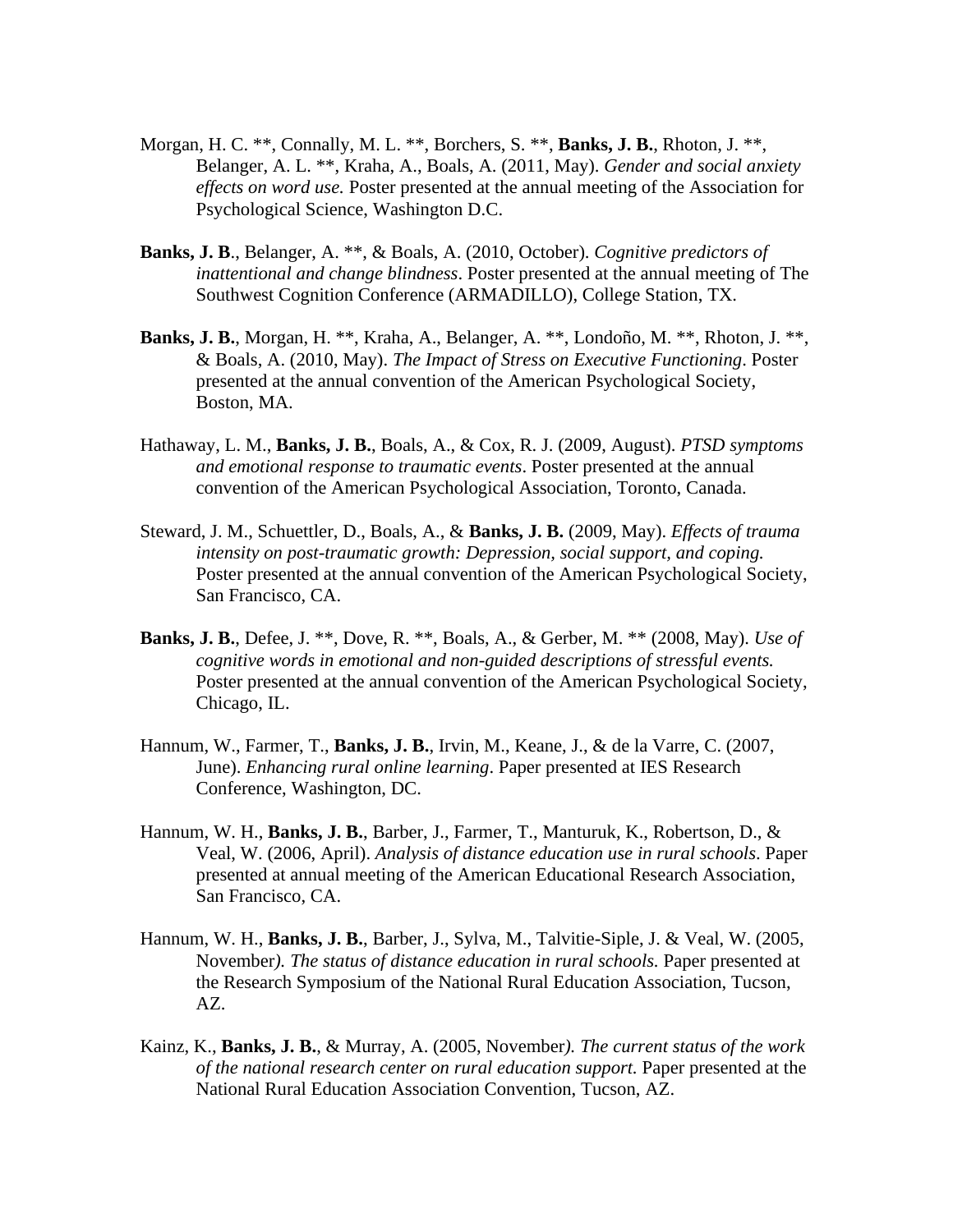- **Banks, J. B.**, Eaton, K., & Law, D. (2004, May). *Four alternative measures of coherence*. Poster presentation at the annual convention of the American Psychological Society, Chicago, IL.
- Hess, T.M., Germain, C.M., **Banks, J.B.**, Hefner, K., & Heinz, B. (2004, April). *Social accountability effects on age differences in recollection: An investigation of aging-related selectivity*. Poster presentation at the Cognitive Aging Conference, Atlanta.
- Oke, B. & **Banks, J. B.** (2003, April). *Children's intrusive thoughts about an important event*. Paper presentation at Carolinas Psychology Conference, Raleigh, NC.
- Eaton, K., Baker-Ward, L., Conners, J., & **Banks, J. B.** (2002, April). *Same event, different outcome: How emotion affects young soccer players' reports of the big game*. Paper included in Gabrielle Principe (Chair), Representing and Reporting Experience: Factors Affecting Individual Differences in Accuracy and Construction. Symposium presented at the Conference on Human Development, Charlotte, NC.
- **Banks, J. B.** & LeVere, T. E. (2002, February). *MTM: A new metric for working memory.* Poster presentation at the annual meeting of the North Carolina Cognition Group, Chapel Hill, NC.
- Bratton, K.M., **Banks, J.B.**, Thakur, J. & Klein, K. (2002, February). *Intrusive thoughts and the cost of suppressio*n. Poster presentation at the Annual meeting of the North Carolina Cognition Group, Chapel Hill, NC.
- Bratton, K.M., & **Banks, J. B.** (2002, April). *Working memory depletion due to suppression*. Poster presentation at the annual meeting of the North Carolina Psychological Foundation, Charlotte, NC.
- **Banks, J. B.**, & Klein, K. (2001, March) *The relationship [between attitude accessibility](http://www4.ncsu.edu/unity/users/k/kklein/www/html/sepabanks.htm)  [and emotion complexity.](http://www4.ncsu.edu/unity/users/k/kklein/www/html/sepabanks.htm)* Poster presented at Southeastern Psychological Association Meeting, Atlanta, GA.

#### Invited Lectures

- Banks, J.B. (2021, July). Your Brain Under Pressure: The Role of Stress, Mindfulness, and Other Protective Factors. Presentation to Leadership team at American Welding Society, Doral, Florida.
- Banks, J.B. (2020, April). *Mindfulness: Mental armor during a time of stress*. Shark Chat at Nova Southeastern University College of Psychology.
- Banks, J. B. (2020, March). *Attention, Stress, and Mindfulness.* Behavioral Science Brownbag talk at the University of North Texas.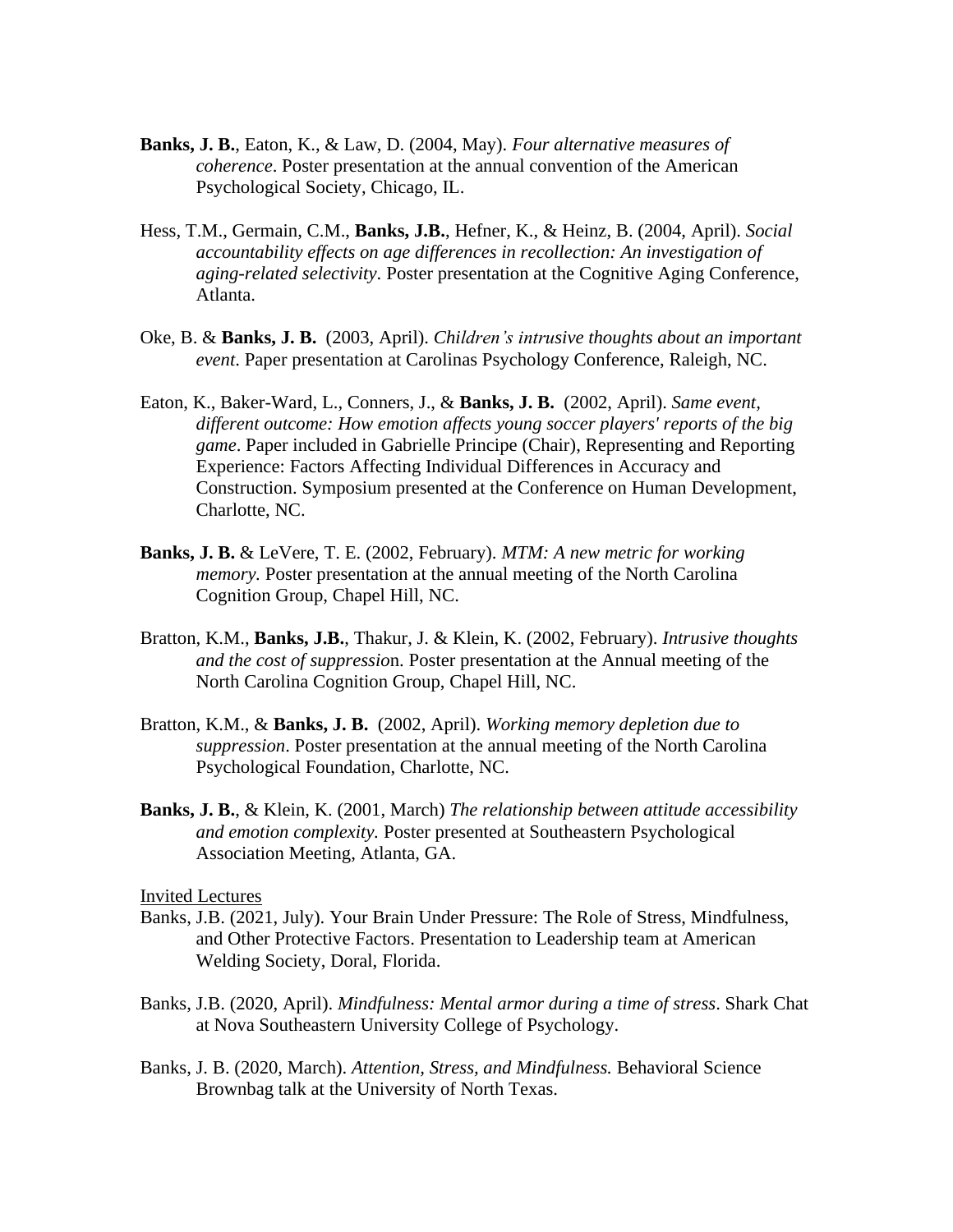Banks, J. B. (2020, March). *Cognitive Psychology: What is it?* Learning Lunch at University School at Nova Southeastern University.

Banks, J. B. (2014, April). *Sliding down the razor blade of life: A journey into research*. Undergraduate Student Symposium, Nova Southeastern University.

### Media

Miami Herald story on Canine/Human interaction.

https://www.miamiherald.com/living/health-fitness/article64676597.html

# **Professional Activities**

Membership in Professional Organizations

- Association for Psychological Science
- Associate Member of Psychonomic Society
- Society for the Teaching of Psychology

### University and Departmental Service

- Graduate Curriculum Committee-Chair, Nova Southeastern University, 2016- Present
- Graduate Curriculum Committee-Member, Nova Southeastern University, 2011- 2016
- Academic Review Committee- Nova Southeastern University, 2019- Present
- Internal Review Committee- Chair, M.P.A. Public Administration, 2019- Present
- Internal Review Committee- B.S. Behavioral Neuroscience, 2018-2019
- Internal Review Committee- M.S. in Experimental Psychology, 2018-2019
- Laboratory Space Advisory Committee, Member, Fall 2018-2019
- Neuroscience Faculty Search Committee 2017-2019
- Ph.D. Assessment Task Force, Summer 2015-2016
- Internal Review Committee- M.S. Leadership, Summer 2014- Summer 2017
- Financial Support for Student Conference Travel: College Committee: Fall 2013
- Co-Organizer, South Florida Psychology Bowl, April 2012 and April 2013
- Co-Organizer, NSU Behavioral Neuroscience Summer Training Program, 2012 and 2013
- Experimental Program Search Committee- Graduate Student Representative, University of North Texas, 2010-2011
- Experimental Program Representative, Graduate Association of Students in Psychology, University of North Texas, 2009-2011
- Treasurer, Graduate Association of Students in Psychology, North Carolina State University, 2003-2004

Honors

- Outstanding Graduate Student, Psychology Department, 2011
- Outstanding Teaching Fellow, Psychology Department, 2011
- Ronald E. McNair Post-Baccalaureate Achievement Program mentor recognition, 9/2009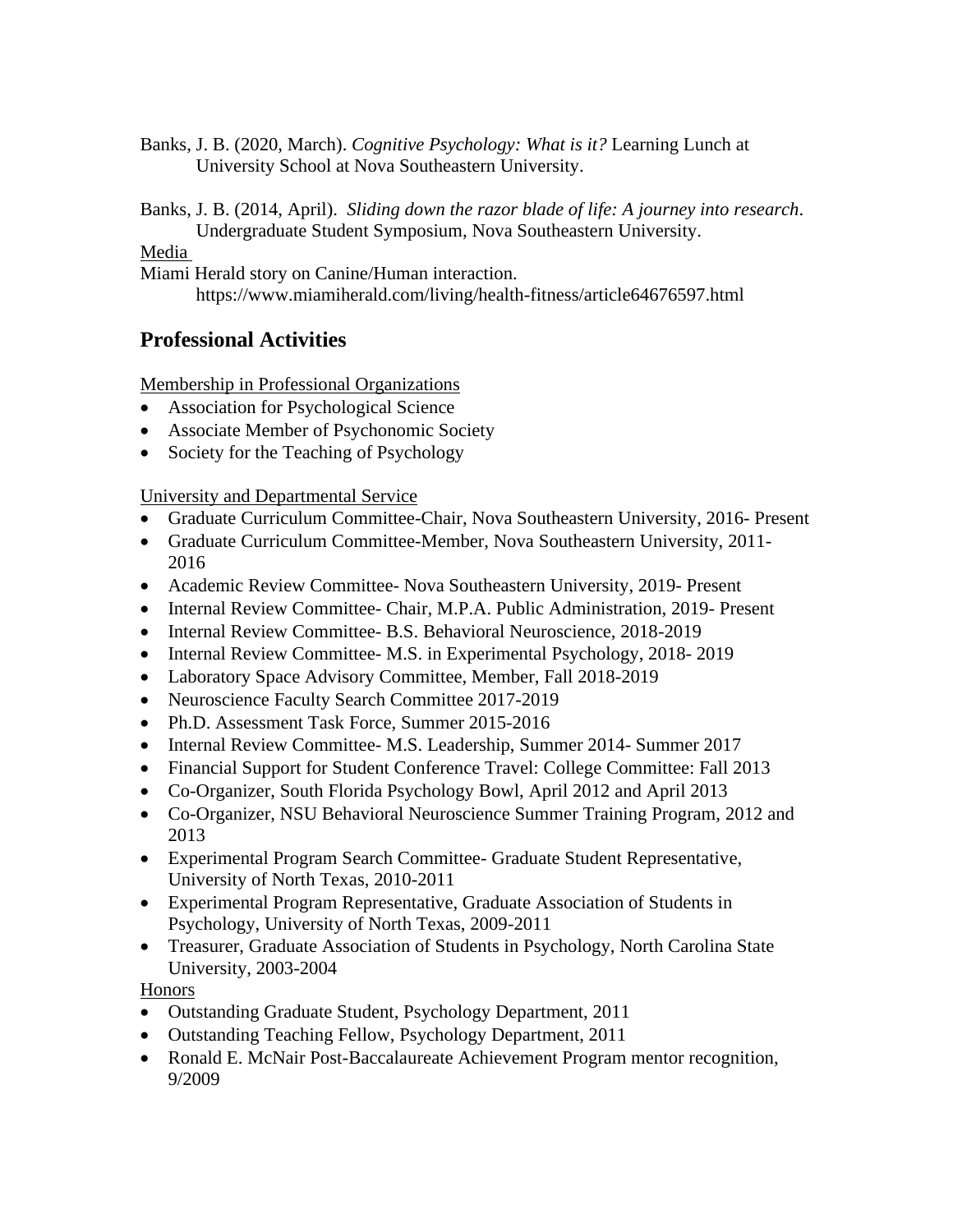• Ronald E. McNair Post-Baccalaureate Achievement Program mentor recognition, 9/2010

Ad-Hoc Reviewer

- *Anxiety, Stress, and Coping*
- *Applied Cognitive Psychology*
- *Behavioral Medicine*
- *British Journal of Psychology*
- *Cognition*
- *Consciousness and Cognition*
- *Frontiers in Psychology*
- *Journal of Aging and Health*
- *Journal of Experimental Psychology: General*
- *Journal of Experimental Psychology: Learning, Memory, and Cognition*
- *Journal of Personality*
- *Journal of Psychological Inquiry*
- *Mindfulness*
- *Personality and Individual Differences*
- *PLOS ONE*
- *PsyCH*
- *Psychological Medicine*
- *Psychoneuroendocrinology*
- *Quarterly Journal of Experimental Psychology*
- *Stress and Health*

## **Major Professor/Research Advisor**

Benita Benny (awarded M.S. 2013) Brittney Tamayo (awarded M.S. 2013) Alexandra Srour (awarded M.S. 2014) Marlayna Ripley Matthew Welhaf (awarded M.S. 2016; currently Ph.D. Student at University of North Carolina at Greensboro) Audrey Hood (awarded M.S. 2017; currently Ph.D. Student at Montana State University) Paul Brancaleone (awarded M.S. 2018) Sara Gorman (awarded M.S. 2019) Alexandra Nieto (awarded M.S. 2020) Anum Mallick (awarded M.S. 2020) Alyssa Parissi Amanda Holtzman (1<sup>st</sup> Year M.S. student) Louis Leitenberger (1<sup>st</sup> Year M.S. student)

### **Committee Member**